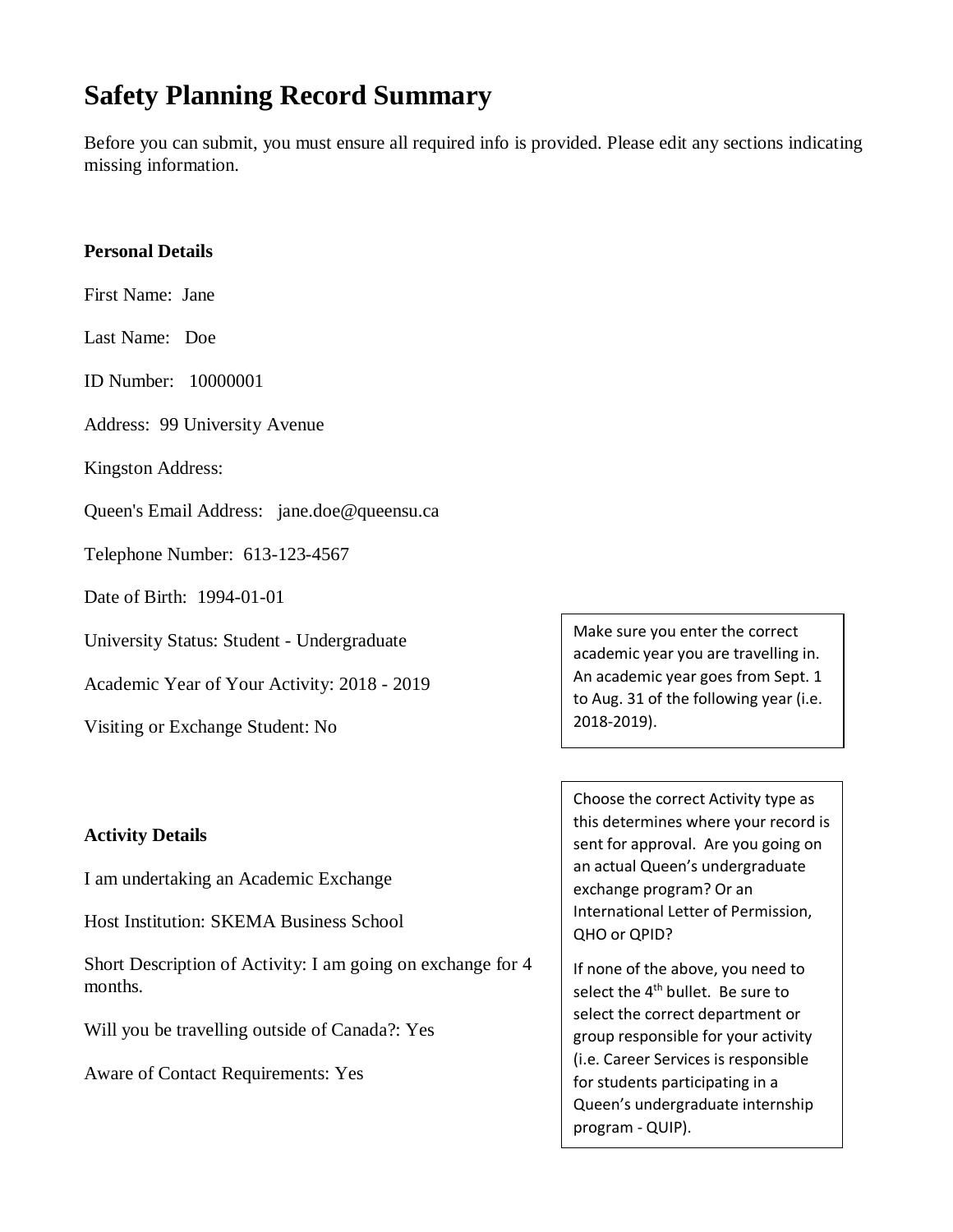Are you a citizen of or do you have travel documents for the country in which you are undertaking this activity?: No

Citizenship under which you are travelling:

Passport Number under which you are travelling:

Country of Activity: France

Geographical Site or Institution for Activity:

Setting for Activity: Urban

City or Nearest City to Activity Location: Nice

Distance to Nearest City (km): [5](https://webapp.queensu.ca/safety/ocasp/spr-activity.php)

#### **Pre-Departure Training**

Fulfilled

#### **Itinerary**

Departure Date: 2017-12-27

Return Date: 2018-05-01

Itinerary

Make sure you enter the departure and return dates for your activity and include all of the steps in your journey. Make each step a separate entry in the itinerary, including your return travel. If your travel plans are not yet confirmed, enter the dates you expect to travel.

| <b>Dates</b>                      |        | <b>Type</b> |
|-----------------------------------|--------|-------------|
| $2017 - 12 - 27 - 2017 - 12 - 28$ | Flight |             |
|                                   | Paris  |             |
| $2018 - 05 - 01 - 2018 - 05 - 01$ | Flight |             |

**Description** Fly from Toronto to Paris

Flight home, Paris to Toronto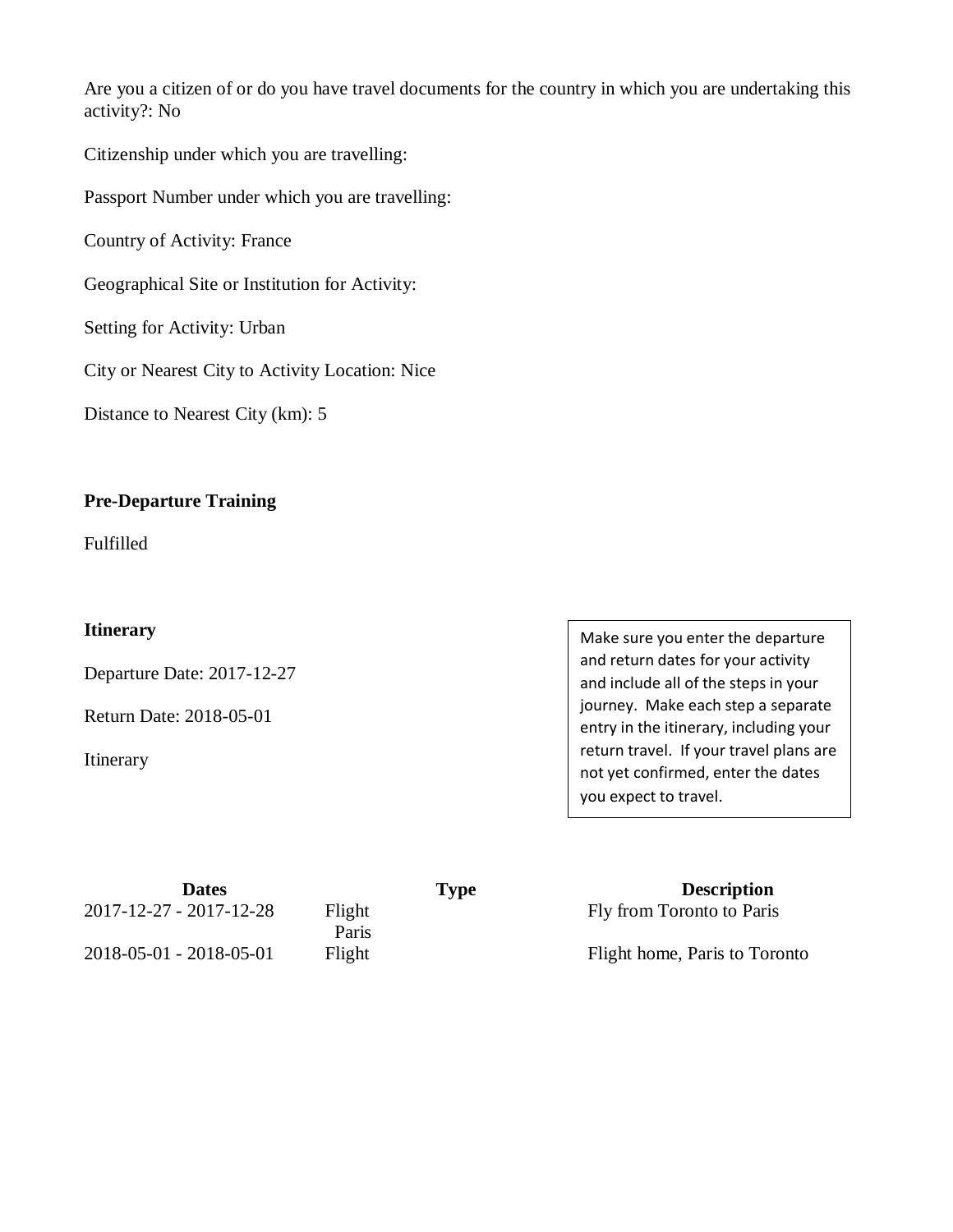# **Hazards/Risks**

Hazards and risks related to your activity

Hazard: A portion of my activity in France will include a required component where I will be scuba diving in the Port de Nice.

Risk: I could be injured while scuba diving.

Plan: I will be accompanied by local certified divers on all dives and will follow all of their safety protocols. Dives will also be limited to less than 30m water depth.

# **DFAIT/Global Affairs Canada (GAC)**

## **Country Alerts**

Hazard: France - Exercise a high degree of caution. You should exercise a high degree of caution due to the current elevated threat of terrorism.

Risk: I could be hurt in a terrorist attack.

Plan: I will stay vigilant in highly populated areas (Paris) and make sure to have all necessary health/travel documents in case of emergency.

#### **Advisories**

Hazard: France - Exercise a high degree of caution. You should exercise a high degree of caution due to the current elevated threat of terrorism.

Risk: I could be hurt in a terrorist attack. Despite all the precautionary steps the government has taken, this hazard can occur at any time or any place.

Plan: I will stay vigilant in highly populated areas (Paris) and make sure to have all necessary health/travel documents in case of emergency.

Add hazards/risks related to your actual activities while abroad (i.e. scuba diving, working on a dig site).

In this section do a full risk assessment for the country you will be traveling to. Use the Government of Canada country profile for your research. Be sure to include a detailed risk management plan appropriate for your specific circumstances for each hazard/risk you identified. We need to see that you have contemplated how you plan on mitigating these hazards/risks.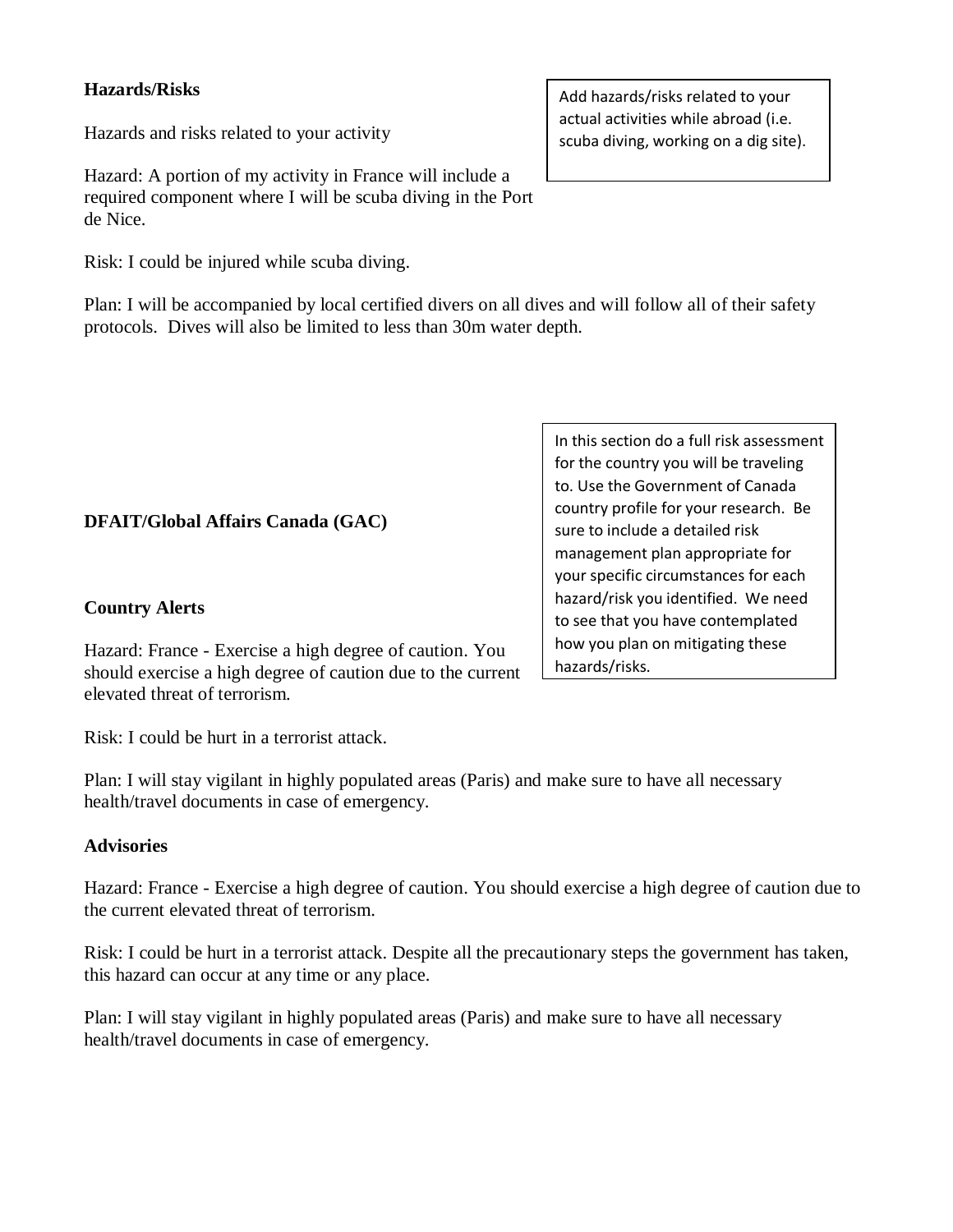# **Safety and Security**

Hazard: State of Emergency Following the November 13, 2015, attacks in Paris, French authorities declared a country-wide state of emergency. Controls were reinstated at points of entry into the country and enhanced security measures were put in place at airports. During the state of emergency, French authorities could impose curfews in certain areas and restrict traffic in some neighbourhoods, causing disruptions to public transportation (particularly in Île-de-France). The state of emergency also heightens the potential for police raids to take place. Targets could include: government buildings, including schools places of worship airports and other transportation hubs and networks public areas such as tourist attractions.

Risk: I could be hurt in a terrorist attack. Despite all the precautionary steps the government has taken, this hazard can occur at any time or any place

Plan: If I am in an area where a police raid is being conducted, I will remain indoors, close all windows and blinds, and stay away from windows. I will remain vigilant at all times, monitor local news and follow the instructions of local authorities. Always be aware of your surroundings when in public places. Be particularly vigilant if attending sporting events and during religious holidays and other public celebrations, as terrorists have used such occasions to mount attacks. Vigipirate alert system - Vigipirate is a French Government threat alert system. The system is in place to protect the country's population, infrastructure and institutions, and to prepare response measures in the case of attack. The SAIP (système d'alerte et d'information des populations) app is available in English and French on iOS and Android platforms.

# **Entry and Exit Requirements**

Hazard: Passport France is a Schengen area country. Upon arrival, Canadians are required to present a passport that must be valid for at least three months beyond the date of expected departure from the Schengen area. Prior to travelling, ask your transportation company about its requirements related to passport validity, which may be more stringent than the country's entry rules. Temporary passport holders may be subject to different entry requirements. Check with diplomatic representatives for up-todate information. Official (special and diplomatic) passport holders must consult the Official Travel page, as they may be subject to different entry requirements.

Risk: Risk that my passport may not be valid.

Plan: I took the steps to renew my passport recently to ensure it would be valid for long after my date of expected departure from France.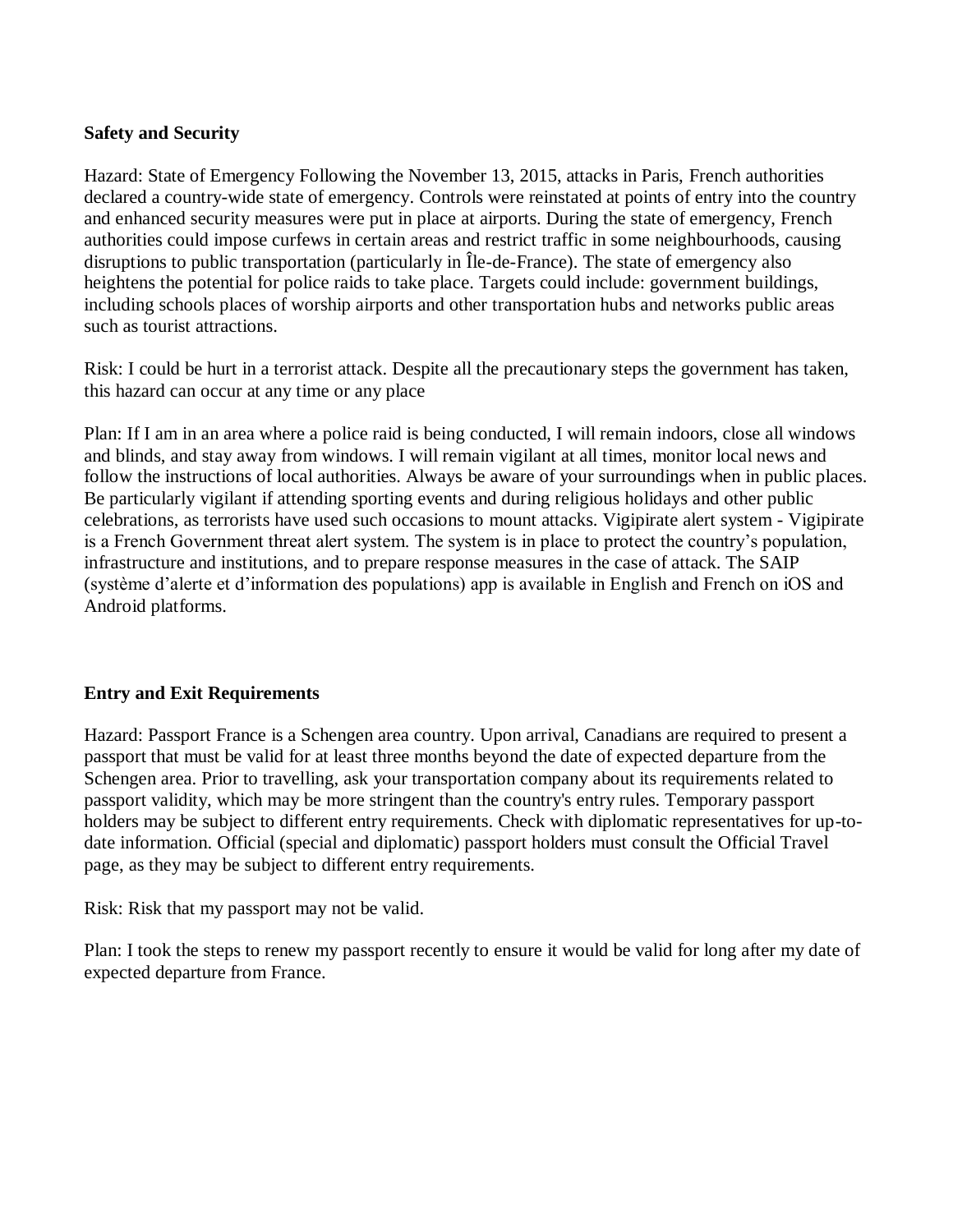## **DFAIT Section 5: Government Contacts**

Street Address 35 Montaigne Avenue, 75008 Paris, France Telephone 33 (0)1 44 43 29 00 / Consular services: 33 (0)1 44 43 29 02 Fax 33 (0)1 44 43 29 86 Email paris-consulaire@international.gc.ca Internet www.france.gc.ca

Enter the contact information for the Canadian Embassy nearest to you in your host country.

If you are travelling on a non-Canadian passport, enter the contact information for the Embassy of your home country nearest to you.

## **Health**

Hazard: Chikungunya in France Updated: August 30, 2017 The World Health Organization has confirmed local transmission of chikungunya in south eastern France. As of August 23, four cases of chikungunya were diagnosed in the Provence-Alpes-Côte d'Azur.

Risk: I could contract this disease while abroad.

Plan: If I plan to travel to Provence-Alpes-Côte d'Azur, I will follow strict insect bite prevention measures.

#### **Currency**

Hazard: The currency of France is the euro (EUR). Credit cards and traveller's cheques are widely accepted and automated banking machines are widely available. When crossing one of the external border control points of the European Union (EU), you must make a declaration to customs upon entry or exit if you have at least  $\epsilon$ 10,000 or the equivalent in other currencies. The sum can be in cash, cheques, money orders, traveller's cheques or any other convertible assets. This does not apply if you are travelling within the EU or in transit to a non-EU country.

Risk: I might not be able to access some of my funds at certain locations using my Canadian bank account/credit cards. I might get charged a lot of fees.

Plan: I will notify my bank to let them know I am travelling abroad so they don't freeze my assets. I will research the fees so I am aware of how much it costs to convert currency/withdraw funds overseas.

#### **Laws and Culture**

Hazard: I am subject to local laws. Identification You must carry your passport at all times. Keep a photocopy of your passport in case of loss or seizure. You are strongly advised to keep photocopies of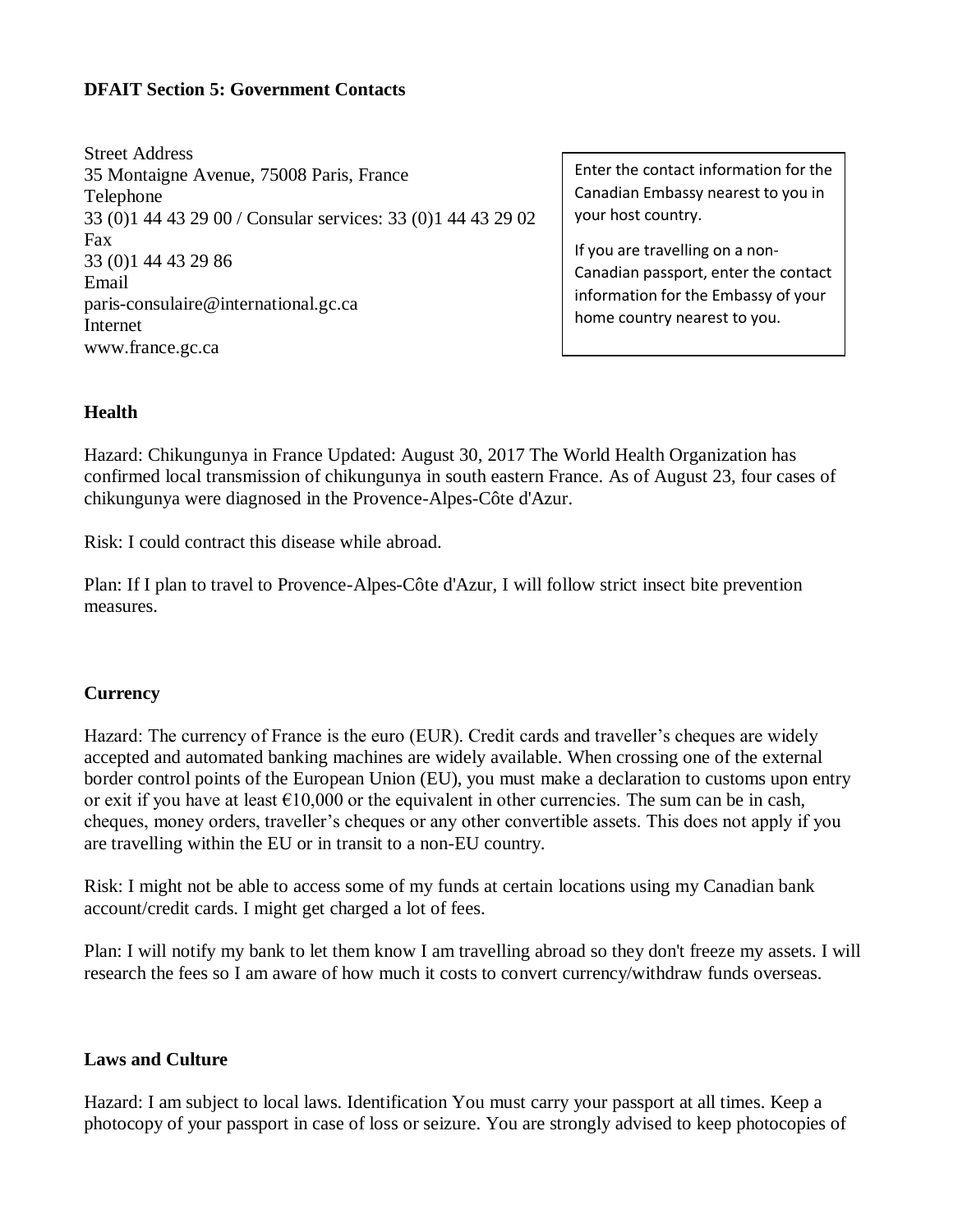the identification page of your passport, as well as of your birth certificate, Canadian citizenship card, driver's licence, train or plane tickets and credit cards. Keep originals and copies in a safe but separate location. If possible, consider scanning these documents and saving the files in your email account. It is illegal to cover your face in public places in France. Failure to comply can lead to heavy fines. Illegal drugs Penalties for possession, use or trafficking of illegal drugs are strict. Convicted offenders can expect jail sentences and heavy fines. Public transportation When using public transportation throughout France, you must retain your validated ticket until you exit the system. Failure to produce a validated ticket will result in fines. Failing to cooperate with inspectors could result in you being arrested.

Risk: Failure to abide by these laws may lead to fines or jail time.

Plan: I will be aware of all the laws and comply accordingly.

# **Road Travel**

Hazard: Road safety Roads in France are well maintained. Drive defensively and obey traffic regulations. Excessive speeding poses a risk. Public transportation Major cities have an effective public transportation system and are served by an extensive intercity rail network. Use only officially marked taxis and do not share them with strangers. Occasional strike action and migrant activity in and around Calais can cause delays when using cross-channel services to travel to and from the United Kingdom. Drivers are often tricked into stopping their cars by thieves who either obstruct the road or distract the driver (for example, by flashing their headlights). They may also pretend that you have a flat tire (which they sometimes puncture themselves). Once the vehicle is stopped, the thieves seize the opportunity to steal a bag or other valuable objects. Aggravated thefts sometimes occur at isolated rest stops along highways.

Risk: An accident could occur while on the road. If I am driving, I could get a ticket/fine or be in an accident.

Plan: I will not drive and I will only take public transportation or official taxis. Be especially vigilant when stopped at traffic lights, as bags are often snatched from the front passenger seat by thieves travelling on scooters. Keep windows closed and doors locked at all times.

#### **Disasters and Climate**

Hazard: Floods sometimes occur. The French government maintains a water level forecast service, Vigicrues. Remain vigilant, follow the instructions of local authorities and monitor local media. Forest fires Forest fires often occur during the summer months, particularly on the Mediterranean coast and in Corsica. In case of a major fire, stay away from affected areas, follow the advice of local emergency services personnel and monitor local media for up-to-date information. The air quality in areas near active fires may deteriorate due to heavy smoke and affect travellers with respiratory ailments. Avalanches In mountainous regions, avalanches present a risk and have resulted in fatalities.

Risk: I could be susceptible to damage caused by weather, loss of personal items, potential health and safety concerns.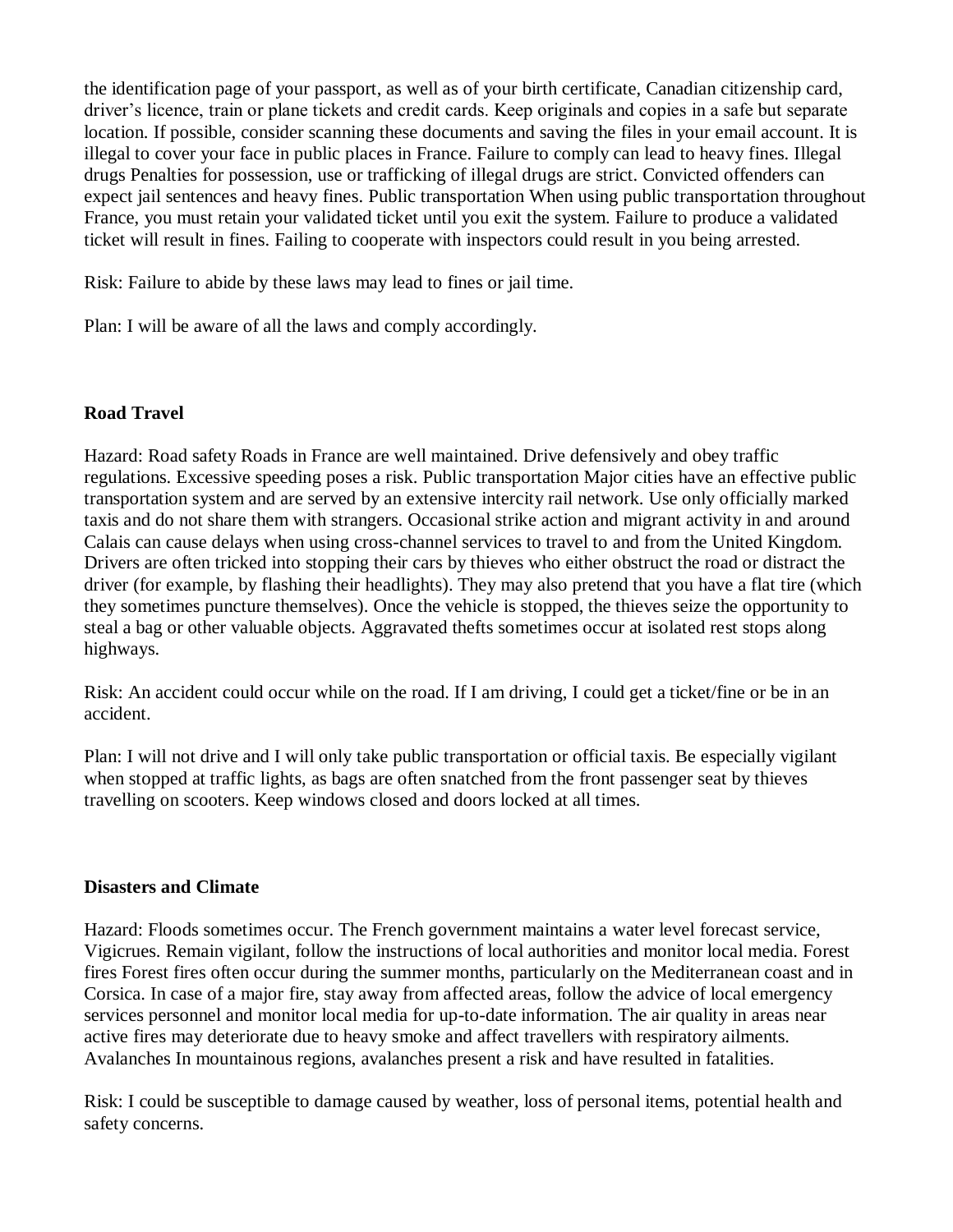Plan: If I am planning on mountaineering or skiing, I will consult ANENA (in French) for information on weather and safety conditions, and follow the advice carefully. I will pay close attention to weather reports and avoid areas with poor weather.

## **Travel Documents/Work Permits/Visas**

Hazard: Student visa: Required for stays longer than 90 days

Risk: If I don't have a visa, I won't be able to stay longer than 90 days and complete my exchange.

Plan: My passport is valid until 2027. I have already applied for my student visa at the Consulate General of France in Toronto and have all the necessary documents to get it approved.

# **Additional Information (if required)**

Hazard: N/A

 $Risk: N/A$ 

Plan: N/A

# **World Health Organization**

Hazard: breaks and emergencies Yellow fever – France – French Guiana 30 August 2017 Chikungunya – France 25 August 2017

Risk: I could be susceptible to any disease/virus which will require medical treatment and lead to high expenses.

Plan: If I plan to travel to Provence-Alpes-Côte d'Azur, I will follow strict insect bite prevention measures. I will have health insurance to cover all the necessary medical expenses and I will ensure that I have all my vaccinations prior to travelling.

# **Public Health Agency of Canada**

Hazard: Outbreaks and emergencies Yellow fever – France – French Guiana 30 August 2017 Chikungunya – France 25 August 2017

Risk: I could be susceptible to any disease/virus which will require medical treatment and lead to high expenses.

In addition to the Government of Canada country profile webpage you should consult with other sources when determining risk (i.e. World Health Organization, Public Health Agency of Canada).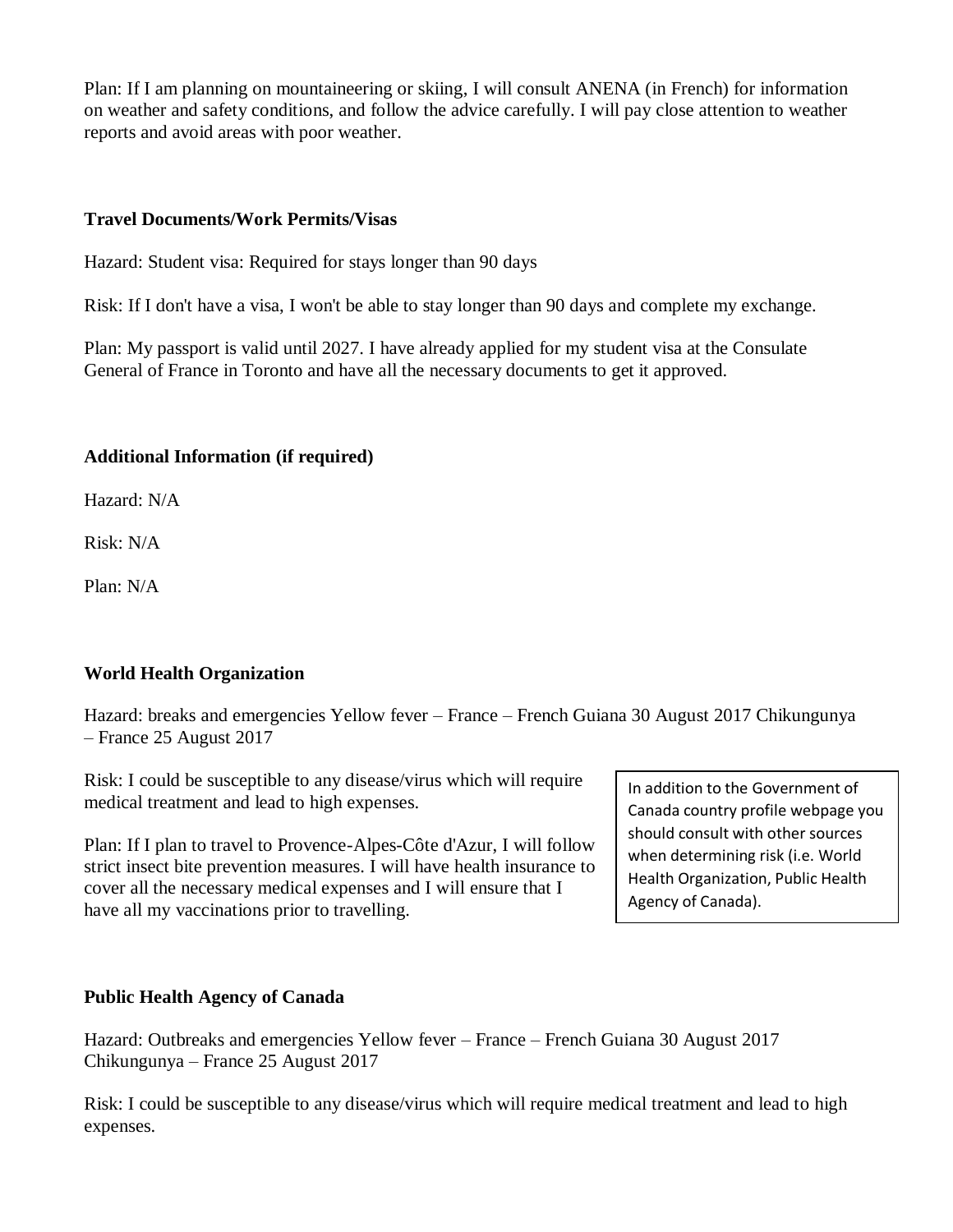Plan: If I plan to travel to Provence-Alpes-Côte d'Azur, I will follow strict insect bite prevention measures. I will have health insurance to cover all the necessary medical expenses and I will ensure that I have all my vaccinations prior to travelling.

## **Immigration Canada: Re-entry into Canada**

Hazard: Returning to Canada means a stop at a Canada Border Services Agency check point where I declare what I have brought back to Canada.

Risk: Embarrassment, time lost, frustration, and possible seizure of goods purchased abroad.

Plan: I will ensure that I have properly read and filled out my declaration form.

**Immunizations**

Aware of Immunization Requirements: Yes

# **Disabilities, Special Needs, or Life-threatening Health Conditions**

Not Applicable

#### **Emergency Response**

Local Emergency Contact Information

- Agency: Local 911 Equivalent
- Tel. Number: 112

Local Emergency Contact – list your host county's equivalent to our 911. If your host country does not have a 911 equivalent enter the numbers for Police, Fire and Ambulance. We need to know you are aware of these numbers.

If you will be re-entering Canada on a non-Canadian passport there are certain documents you will need. Check them out via the hover-over help icon in this section. Make sure to list them and tell us you will have them with you when you are reentering Canada.